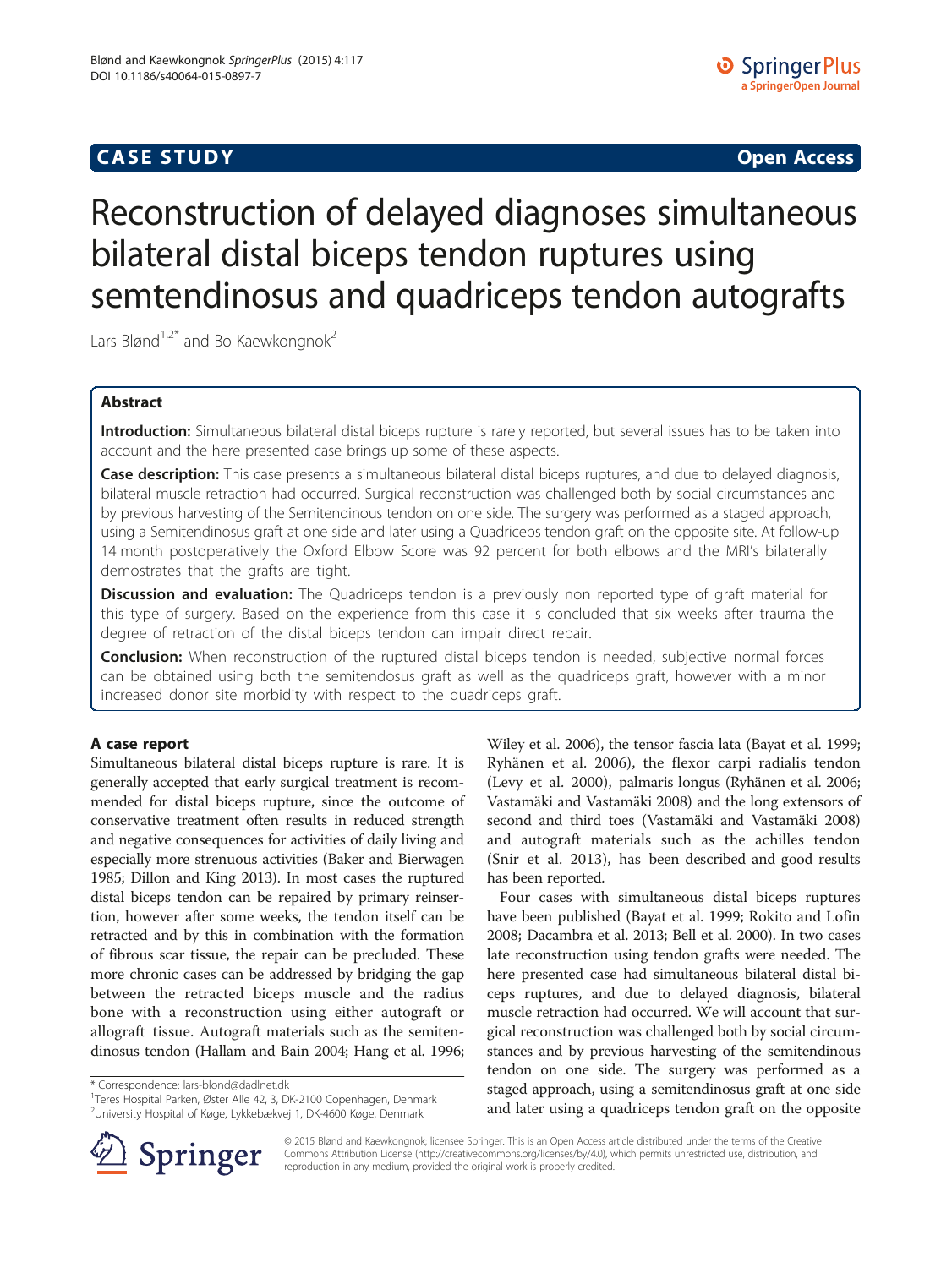site. The quadriceps tendon is a previously non reported type of graft material for this type of surgery. Based on this special case we want to discus some of the aspects of chronic distal biceps tendon ruptures.

### Case

47 year old fit and healthy male, who is an independent dealer of furniture, and this includes dayly moderate strenuous activities lifting the furniture. For sporting activities he used to do a kayaking, here among competing in a 70 km kayak marathon and bicycling, here among competing in La Mamotte, a 174 km race in the Alps. Except from previous reconstruction of the ACL he had no medical history, and took no medication, non smoker and no history with alcohol abuse. He indicated that he had not previous experienced symptoms from his elbows. In a working situation he had to lift a heavy pallet with left arm and suddenly he felt a snap with subsequent loss of strength and immediately after he switched over to the right arm and felt the same snap in this arm. The patient noted that both biceps muscles were dislocated a little higher than normal. After three weeks he was motivated from his physiotherapist to have a medical examination, and this confirmed the diagnosis of bilateral distal biceps rupture. At inspection the biceps muscles were displaced proximal and a positive hooks test were observed. Moreover a reduced elbow flexion and supination forces grade 4, with normal active range of movement was found. The patient was determined to get both tendons made simultaneously. After having discussed the postoperative immobilization regime using a sling with no permission to do active elbow flexion he realized that this was not practically any option based on his social circumstances living alone. Decisions were made to operate in a staged manner doing the dominant right biceps tendon primarily, and secondary the left biceps after a four weeks delay. The operative planning was challenged by previous harvesting of the hamstrings tendon for the ACL reconstruction in his left knee.

### Operation right arm 6 weeks after injury

Incision distal to the antecubital fossa (single incision technique) and a concomitant incision more proximal to the fossa, the lacertus fibrosus was found ruptured and the biceps tendon was dissected and found retracted approximately 8 cm. After extensive mobilization by blunt finger and scissors dissection around the m. biceps brachii, a tendon gap of 3 cm to the tuber radii, in combination with a thin tendon sustained with a longitudinal rupture as well, prevented primary repair. From the ipsilateral lower limb a good quality semitendinosus tendon graft was harvested. The tuberosity radii foot print was debrided and a central placed 5 mm metal Corkscrew anchor loaded with double Fiberwire (Arthrex Inc., Naples, FL, USA) sutures was inserted and the graft was sutured firmly to footprint and then merged into the biceps tendon and secured in the correct length, by evaluation of the tension in fully elbow extension and pronation, using Orthocord #2 suture.

## Operation left arm 10 weeks after injury

Similar exposure and technique was used as in the right arm and also the preoperatively findings were equal compared to the left arm. With no easy access to allograft tissue and with a lag of hamstring graft based on previous harvesting bilaterally, it was decided to use the ipsilateral quadriceps tendon. A 8 mm wide, 4 mm thick and 8 cm long full thickness quadriceps tendon graft was harvested and reinserted corresponding to the technique described for the right arm.

### Post operatively rehabilitation protocol

Both elbows were subject to the same rehabilitation protocol. The elbow was unloaded by a 90 degrees solve universal arm sling for four weeks. Guided full range of movement with passive exercises and active extension and pronation exercises for the elbow and forearm was allowed from day one postoperatively and physiotherapy was started after one week. Active exercises for elbow flexion against gravity and forearm supination, was allowed after 4 weeks. A maximum of 2 kg load after 6 weeks and a maximum of 10 kg load were allowed after 10 weeks.

### **Results**

At 4-5 month follow-up, normal range of movement had been achieved and muscle strength was subjectively recovered. The biceps muscle belly appeared displaced a few centimeters proximal bilaterally. See Figure [1](#page-2-0)a, b and c. He report that the donor site morbidity has been significantly less from the semitendinosus donor site compared to the quadriceps donor site and especially for the first 6 month postoperatively, he experienced significantly more pain in the quadriceps area compared to the opposite hamstrings area, and this pain affected his physiotherapeutic progression and the level of sports activity when bicyling. At 12 month follow-up he has obtained normal sports activities, but he experienced minor sore from the quadriceps donor site. At follow-up 14 month postoperatively the Oxford Elbow Score was 92 percent for both elbow and the MRI's bilaterally demostrate that the grafts are tight. See Figure [2.](#page-2-0)

From this case we have demonstrated that good results can be obtained by delayed reconstruction of distal biceps ruptures, both by using semitendinosus and by using quadriceps grafts. The patient presented achieved full range of movements and regained elbow and forearm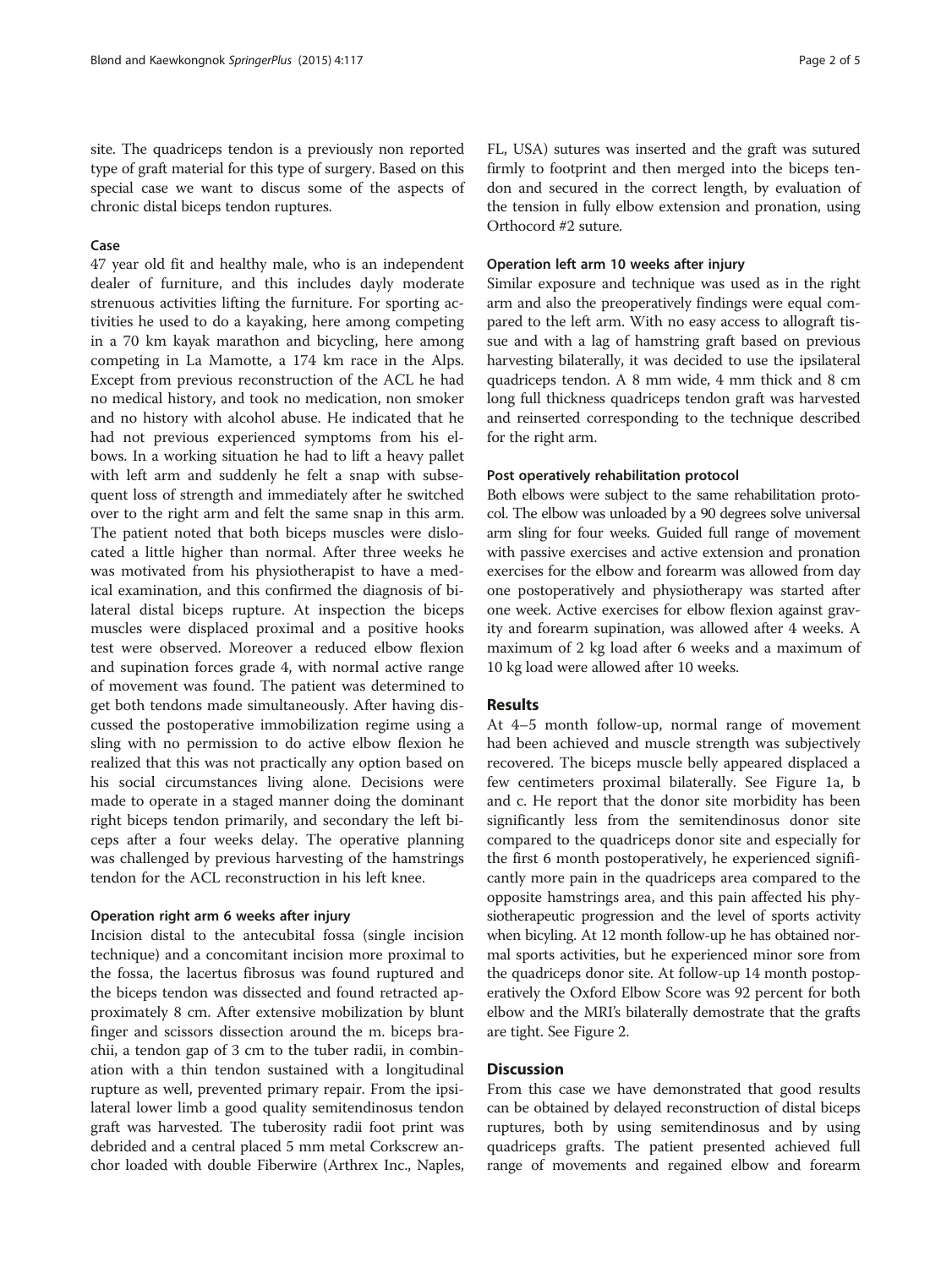<span id="page-2-0"></span>

strength. Regardless of whether a repair or reconstruction is warranted, you have to decide if to repair either both tendon ruptures at the same time, or to do it in a staged manner. Several factors must be considered such as the patients' social and occupational situation, hand dominance, medical comorbidities and general health. In cases with simultaneous repair or reconstruction, the mobility of the arms are reduced based on the postoperative regime, that normally restricts active flexion and supination for a 2–6 weeks, according the surgeons preferences. With the staged approach the patient is allowed complete use of the non-operated arm for activities of daily living while convalescing from surgery of the opposite arm. There is

currently no evidence to guide this, and the decision should be made in collaboration with the patient. From the literature it seem that comparable good results can be obtained for both acute tendon reinsertion and for later reconstruction of the tendon gap (Wiley et al. [2006](#page-4-0); Bayat et al. [1999](#page-3-0); Snir et al. [2013](#page-4-0); Rokito and Lofin [2008](#page-4-0); Dacambra et al. [2013](#page-4-0); Nesterenko et al. [2010](#page-4-0)).

Complete ruptures of the distal biceps tendon are classified as acute or chronic, depending on the time period between injury and diagnosis. Ruptures occurring after 4 weeks are generally considered chronic (Bell et al. [2000](#page-3-0); Ramsey [1999\)](#page-4-0). However, authors have used a range of time intervals, from 3 to 12 weeks, to define chronic tears (Darlis

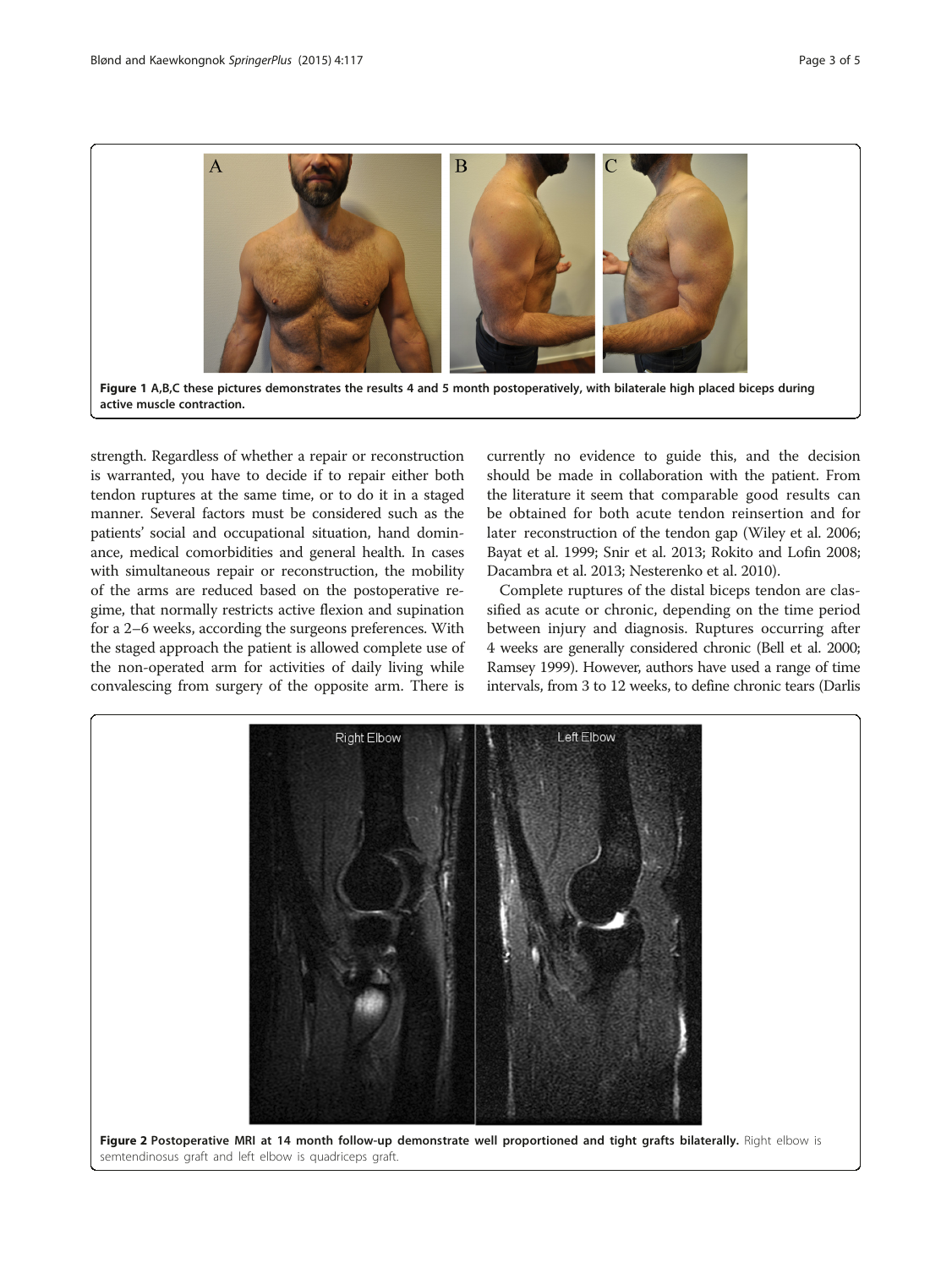<span id="page-3-0"></span>[2006;](#page-4-0) Kaplan [2002](#page-4-0); Kelly et al. [2000](#page-4-0); Sanchez-Sotelo et al. [2002\)](#page-4-0). Chronic ruptures are further subdivided based on the integrity of the bicipital aponeurosis (lacertus fibrosus). An intact lacertus fibrosus prevents tendon retraction proximally, thereby increasing the possibility of a late primary repair (Ramsey [1999\)](#page-4-0). In our case we found, ruptures of both the aponeurosis and the tendons retracted to a degree that impaired primary reconstruction six weeks after injury, thus confirming the observations from others. The biceps brachii is the primary supinator and a major flexor of the arm at the elbow. Ruptures of the distal biceps have been shown to results in a loss of 8% to 36% of flexion strength and 21% to 55% of supination strength, which may be debilitating for sports performance as well as activities of daily living (Baker and Bierwagen 1985; Mariani et al. [1988](#page-4-0); Nesterenko et al. [2010](#page-4-0)). Residual weakness, loss of endurance strength, chronic pain, and disability are well documented in the natural history of untreated ruptures of the distal biceps (Ramsey [1999](#page-4-0); Baker & Bierwagen 1985; Nesterenko et al. [2010\)](#page-4-0). There are four cases in the literature which describe simultaneously distal biceps rupture with almost equally good results. DaCampra et al. ([2013\)](#page-4-0) describes a 43 year old male lifting a large sheet of drywall and first he felt a "pop" and pain in his right elbow, then shifting to the left arm and had the same experience and distal biceps tendon ruptures bilaterally was diagnosed. A staged procedure was chosen with a 6 weeks interval, and in both cases primary repair were achieved. The patient returned to his normal duties with mild congestive antebrachial cutaneous nerve injury. Subjective he had 85% of his normal functioning. Rokito et Lofin ([2008\)](#page-4-0) reported on a male 51 -year-old recreational weightlifter who ruptured both distal biceps tendon when he did preacher curls. His dominate right arm was first operated without tendon graft six weeks post injury. The other arm was reconstructed using achilles tendon allograft 13 weeks later. Subjective he regained full strength and was able to weight lifting 6 months after. Bayat et al. (1999) reported on a 50-year-old rock climber sustaining bilateral injuries during mountain climbing, initially treated conservative. Due to lack of flexion and supination force, he had staged tendon reconstructions with ipsilateral fascia lata, 2 years after injury, with a six month interval. Subjective he obtained a satisfactory results. Bell et al. (2000) describes the outcome of distal biceps rupture in 26 male patients with three different types of treatments. Respectively conservative, reinsertion and reinsertion with allograft. One patient had a simultaneous bilateral rupture, but there is not a clear description of the type of treatment the patients completed and what the outcome was. Wiley et al. ([2006\)](#page-4-0) compared 7 patients with late reconstruction to 7 patients treated conservatively and found that flexion and supination strength was restored in the operated group, while a 20% reduced

strength was found in the conservatively treated group. Late reconstruction for chronic ruptures of the distal biceps using allograft tissue can as well be an safe and effective solution (Snir et al. [2013](#page-4-0); Mascarenhas et al. [2009\)](#page-4-0). In our here presented case the first choice of graft was the semitendinosus tendon graft. This was based on previous good experiences, the recommendations from the literature (Hallam and Bain [2004;](#page-4-0) Hang et al. [1996;](#page-4-0) Wiley et al. [2006\)](#page-4-0) and the fact that we are used to harvest this graft doing ACL surgery. Given that the semitendinousus tendon graft on the other site has been harvested after previous ACL reconstruction we had to look for another graft material. We made the same practical approach based on our experience from ACL surgery and therefore selected the quadriceps graft, a graft with good biomechanical properties together with low donor site morbidity (Lund et al. [2014\)](#page-4-0). Typically a graft length of 8 cm and 9–10 mm wide, can be obtained and this can match the diameter of the distal biceps tendon of approximately 9 mm for men (Cho et al. 2011).

# Conclusion

Based on the experience from this case we can conclude that six weeks after trauma the degree of retraction of the distal biceps tendon can impair direct repair. Subjective normal forces can be obtained using both the semitendinosus graft as well as the quadriceps graft, however the quadriceps graft gives a minor increased donor site morbidity the first year.

## Consent

Written informed consent was obtained from the patient for the publication of this report and any accompanying images.

### Competing interests

The authors declare that they have no competing interests.

### Authors' contributions

First author has performed the surgery, evaluated the patient and drafted the manuscript. Second author has drafted the manuscript. Both authors read and approved the final manuscript.

### Received: 20 September 2014 Accepted: 20 February 2015 Published online: 07 March 2015

### References

- Baker BE, Bierwagen D (1985) Rupture of the distal tendon of the biceps brachii: operative versus non-operative treatment. J Bone Jt Surg Am 67:414–417
- Bayat A, Neumann L, Wallace WA (1999) Late repair of simultaneous bilateral distal biceps brachii tendon avulsion with fascia lata graft. Br J Sport Med 33:281–283
- Bell RH, Wiley WB, Noble JS, Kuczynski DJ (2000) Repair of distal biceps brachii tendon ruptures. J Shoulder Elb Surg 9:223–226, doi:10.1067/ mse.2000.104775
- Cho C-H, Song K-S, Choi I-J, Kim D, Lee J, Kim H, Moon Y (2011) Insertional anatomy and clinical relevance of the distal biceps tendon. Knee Surg Sport Traumatol Arthrosc 19:1930–1935, doi:10.1007/s00167-011-1586-x